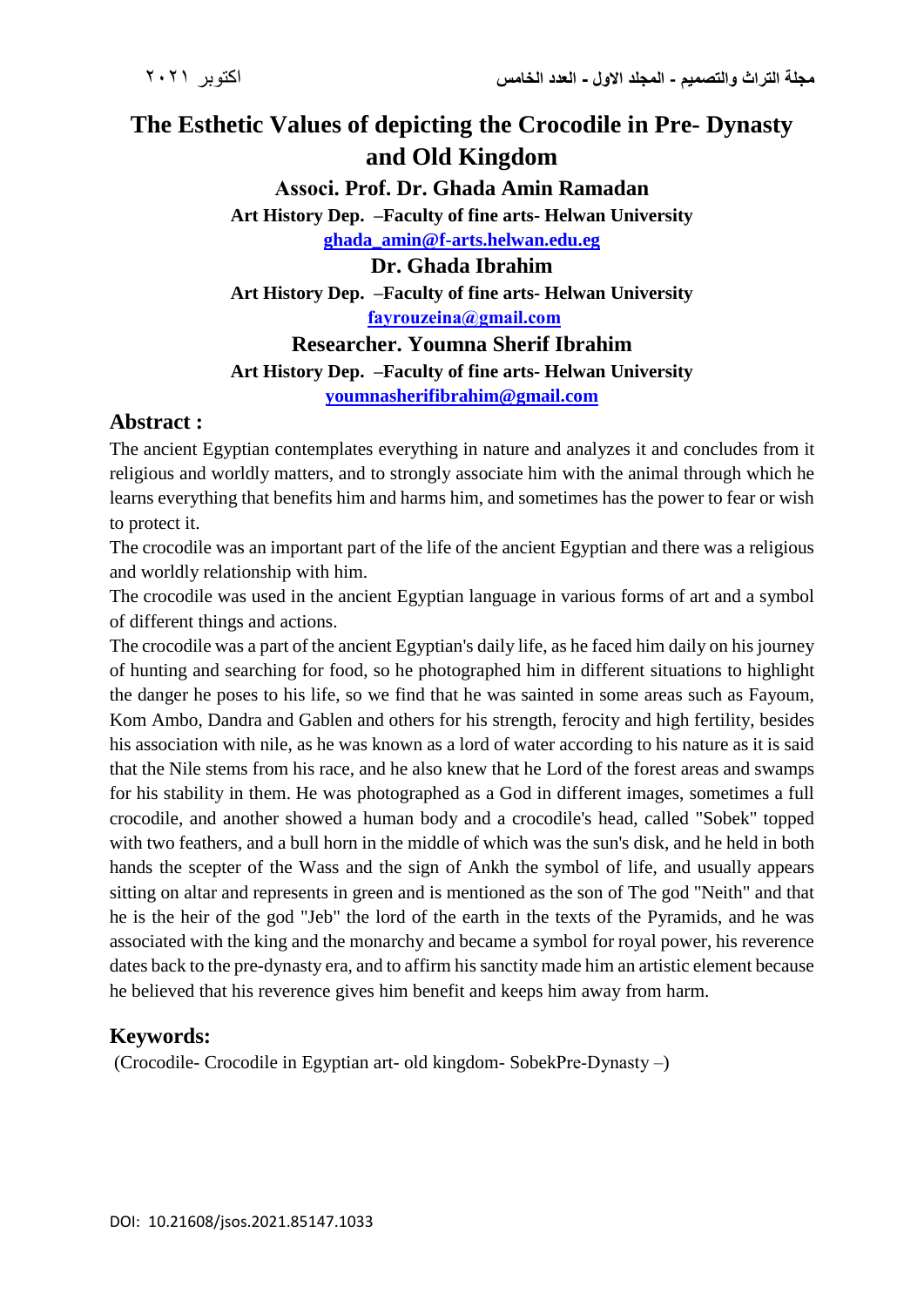# **The Introduction:**

Signs of animal sanctification appeared in Egypt throughout the ages, since prehistoric times, and we see this through carefully drawn and sculpted animal shapes, correct proportions, and great care. All of this is due to man's sanctification of animals, either to benefit and benefit from them, or fear and desire to repel evil from him, and the gods have taken animal forms or a mixture of human and animal forms.

The crocodile was named in the hieroglyphic language "MSH" and occupied a great place in ancient Egypt, where crocodiles were lying on the banks of lakes. of harm to humans. The ancient Egyptian described him as (with a good-natured face) and considered him the protector after his alliance with other gods, as his union with the god Ra and his protection for him in the sun's journey through the land of the dead.

The crocodile god was called "Sobek", and he was symbolized as the god of the Nile who created the Nile and its floods, and it was said that "the Nile stems from its race" due to its control and its association with the Nile and the flood every year. A creator represented in the form of a human with the head of a crocodile or in the form of a full crocodile, and he was most likely wearing a wig over his head with feathers with a sun disk surrounded by two horns or represented by the crown of Atvoim holding in both hands the wand of the "Was" and the ankh sign "ANKH" symbol of life. It has been sanctified in many places, including (Al-Jabal-Ben-Dandara-Sais), but its main home is Fayoum and Kom Ombo, and its sanctification dates back to the prehistoric era.

#### **The research attempts to answer the following:**

What is the nature of the crocodile that influenced ancient Egyptian thought?

- The reasons for the veneration of the crocodile and how they perceive it?
- What are the aesthetic and symbolic values of the crocodile in ancient Egyptian art?

- What is the way to express the crocodile and the meanings associated with it in the ancient Egyptian language and writing?

## **The research aims to achieve the following:**

- Clarifying and showing the artistic and symbolic values of the crocodile in ancient Egypt from the pre-dynastic era until the era of the Old Kingdom, to see the extent of the development of thought and its impact on art and the study of some models from different periods.

- Demonstrating the ability of the ancient Egyptian artist to use the crocodile animal to symbolize and indicate the benefit or harm it faces through sculpture, photography and illumination.

Research Methodology: The research follows the historical/analytical/descriptive method.

#### **search limits:**

Time limits: from the pre-dynastic era to the era of the Old Kingdom. Spatial boundaries: Arab Republic of Egypt.